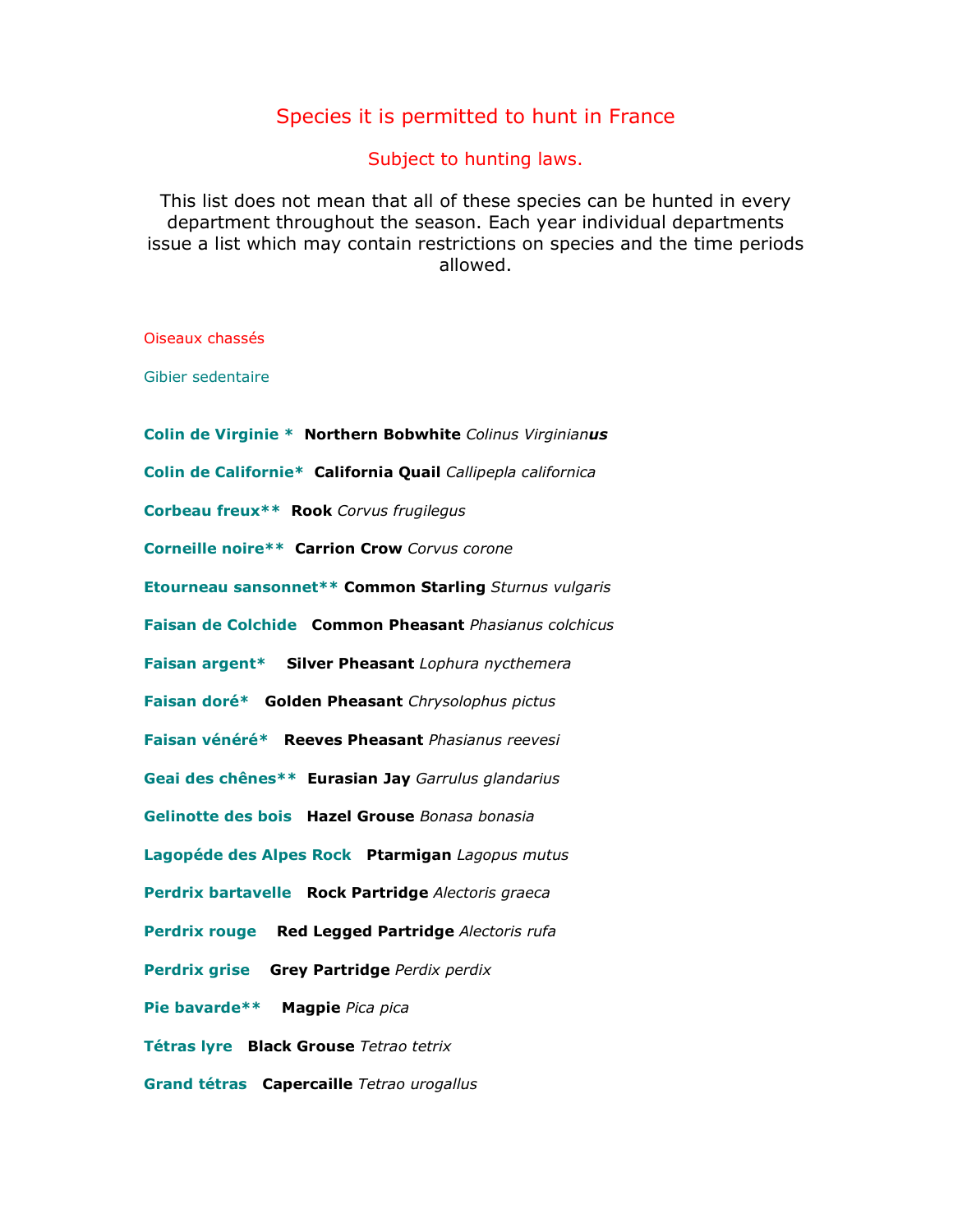## Gibier d'eau

Oie des moissons Bean Goose Anser fabalis Oie cendre Greylag Goose Anser anser Oie rieuse Greater White Fronted Goose Anser albifrons Canard siffleur Eurasian Wigeon Anas penelope Canard chipeau Gadwell Anas strepera Canard colvert Common Mallard Anas platyrhynchos Canard pilet Northern Pintail Anas acuta Canard souchet Northern Shoveler Anas clypeata Eider duvet Common Eider Somateria mollissima Fuligule milouin Common Pochard Aythya ferina Fuligule morillon Tufted Duck Aythya fuligula Fuligule milouinan Greater Scaup Aythya marila Garrot à cil dor Common Goldeneye Bucephala clangula Harelde de Miquelon Long Tailed Duck Clangula hyemalis Macreuse noire Black Scoter Melanitta nigra Macreuse brune Velvet Scoter Melanitta fusca Nette rousse Red-Crested Pochard Netta rufina Sarcelle d'été Garganey Anas querquedula Sarcelle d'hiver Common Teal Anas crecca Barge rousse Bar-Tailed Godwit Limosa lapponoca Barge à queue noire Black-Tailed Godwit Limosa limosa Bécassine sourde Jack Snipe Lymnocryptes minimus Bécassine des marais Common Snipe Gallinago gallinago Bécasseau maubéche Red Knot Calidris canutus Chevalier combattant Ruff Philomachus pugnax Chevalier aboyeur Common Greenshank Tringa nebularia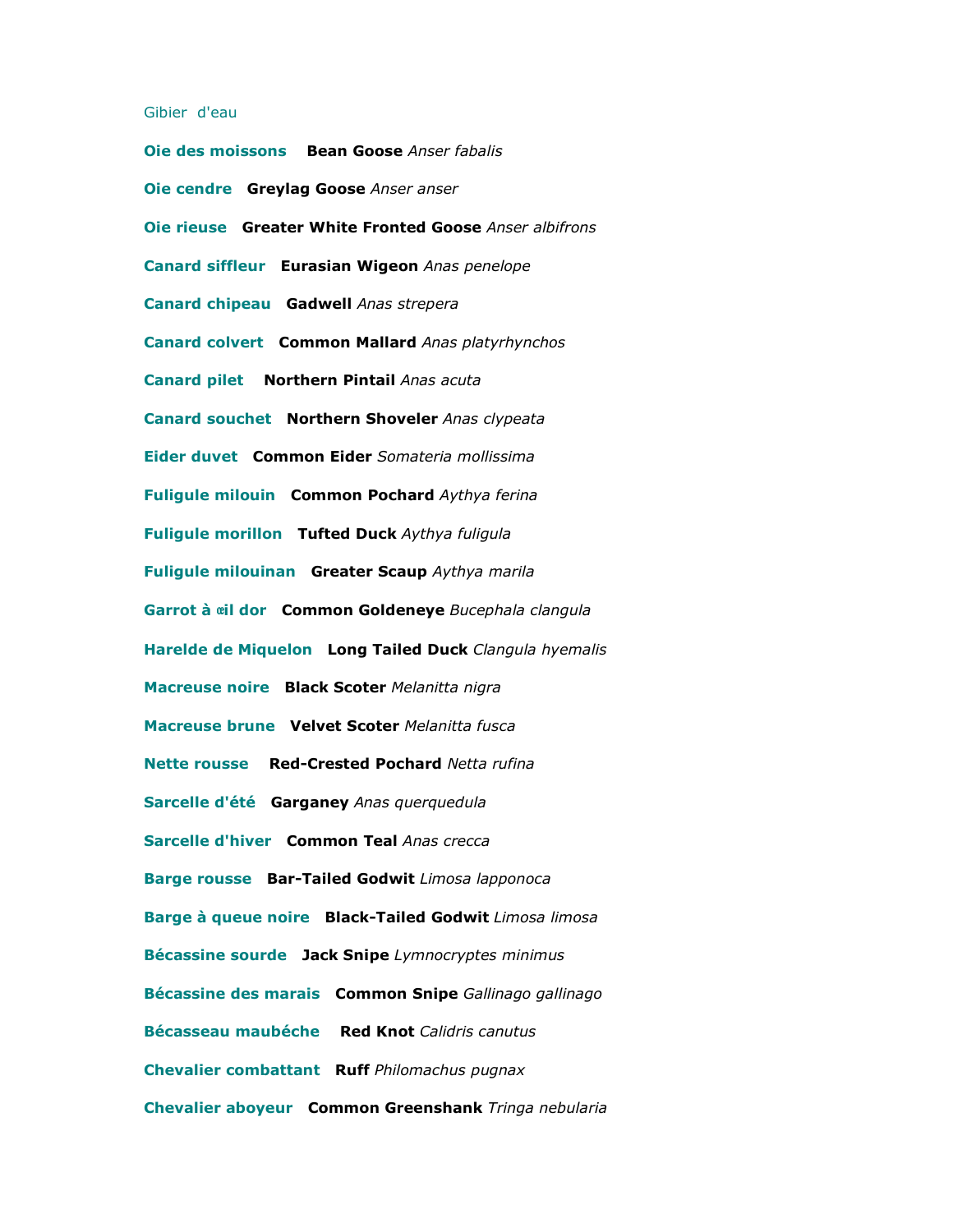Chevalier gambette Common Redshank Tringa totanus Chevalier arlequin Spotted Redshank Tringa erythropus Courlis cendré Common Curlew Numenius arquata Courlis corlieu Whimbrel Numenius phaeopus Hutrier pie Eurasian Oystercatcher Haematopus ostralegus Pluvier doré European Golden-Plover Pluvialis apricaria Pluvier argent Grey Plover Pluvialis aquatorola Vanneau huppé Lapwing Vanellus vanellus Foulque macroule Common Coot Fulica atra Râle d'eau Water Rail Rallus aquaticus Poule d'eau Moorhen Gallinula chloropus Oiseaux de passage

Alouette des champs Skylark Alauda arvensis Bécasse des bois Eurasian Woodcock Scolopax rusticola Caille des blés Common Quail Coturnix coturnix Grive draine Mistle Thrush Turdus viscivorus Grive mauvis Redwing Turdus iliacus Grive musicienne Song Thrush Turdus philomelos Grive litorne Fieldfare Turdus pilaris Merle noir Blackbird Turdus merulu Pigeon ramier\*\* Common Woodpigeon Columba palumbus Pigeon colombin Stock Dove Columba oenas Pigeon biset Rockpigeon Columba livia Tourterelle des bois European Turtle Dove Streptopelia turtur Tourterelle turque Collared Dove Streptopelia decaocto

68 espces d'oiseaux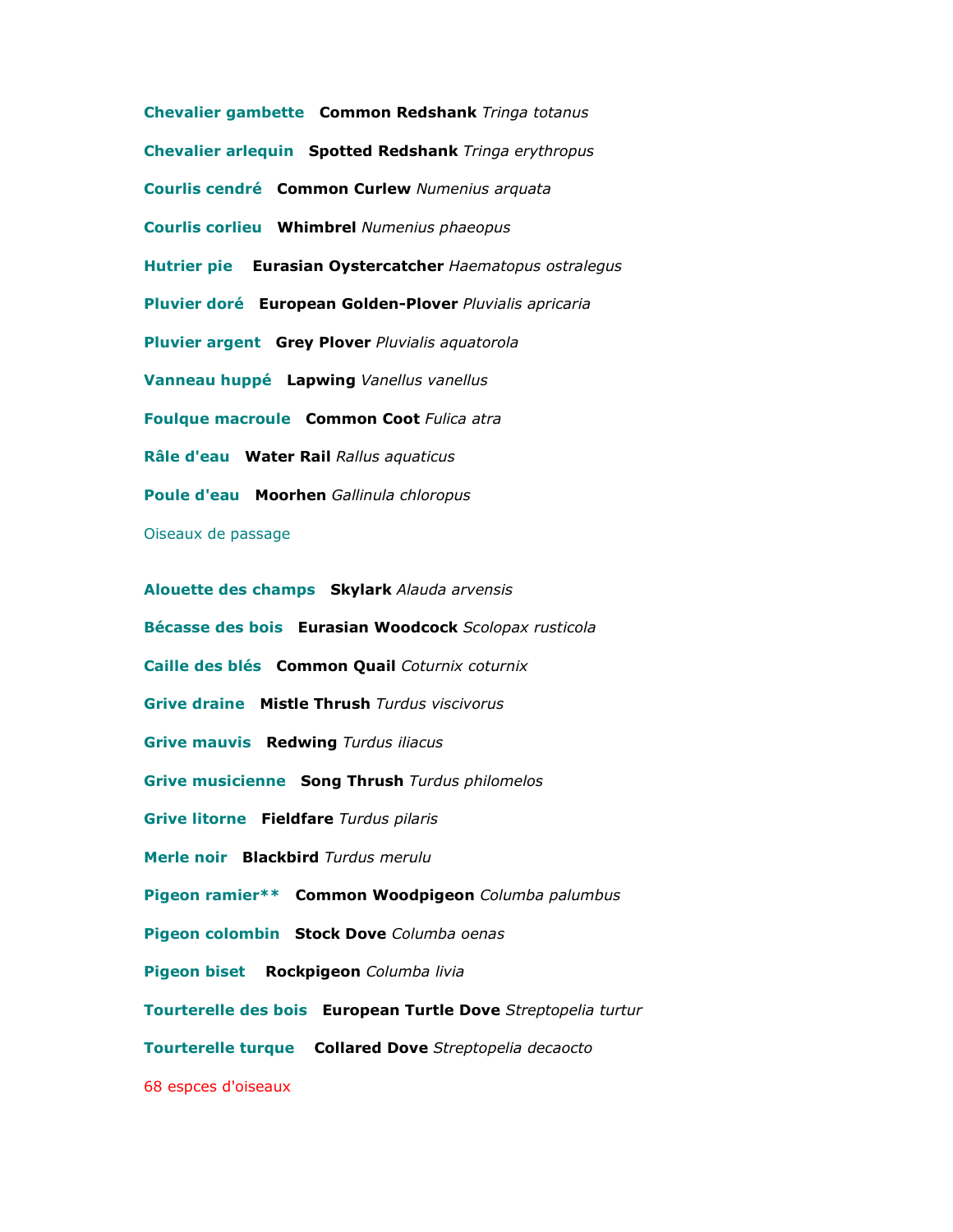## Mammifres chassés

Blaireau Badger Meles meles Belette\*\* Weasel Mustela nivalis Cerf élaphe Red Deer Cervus elaphus Cerf sika Sika Deer Cervus nippon Chamois/Isard Chamois Rupicapra rupicapra Chevreuil Roe Deer Capreolus capreolus Chien viverrin\*\* Raccoon Dog Nyctereutes procyonoides Daim Fallow Deer Dama dama Fouine\*\* Stone Marten Martes foina Hermine Stoat Mustela erminea Lapin de garenne\*\* Rabbit Oryctolagus cuniculus Liévre brun Brown Hare Lepus europaeus Liévre variable Mountain Hare Lepus timidus Marmotte Marmot Marmota marmota Martre\*\* Pine Marten Martes martes Mouflon Mouflon Ovis ammon musimon Putois\*\* Polecat Mustela puitorius Ragondin\*\* Coypu Myocastor coypus Rat musqué\*\* Musk Rat Ondatra zibethicus Raton laveur\*\* Raccoon Procyon lotor Renard\*\* Fox Vulpes vulpes Sanglier\*\* Wild Boar Sus scrofa Vison d'Amrique\*\* American Mink Mustela vison 23 espces de mammifres

\*espèces récemment introduites pour la chasse